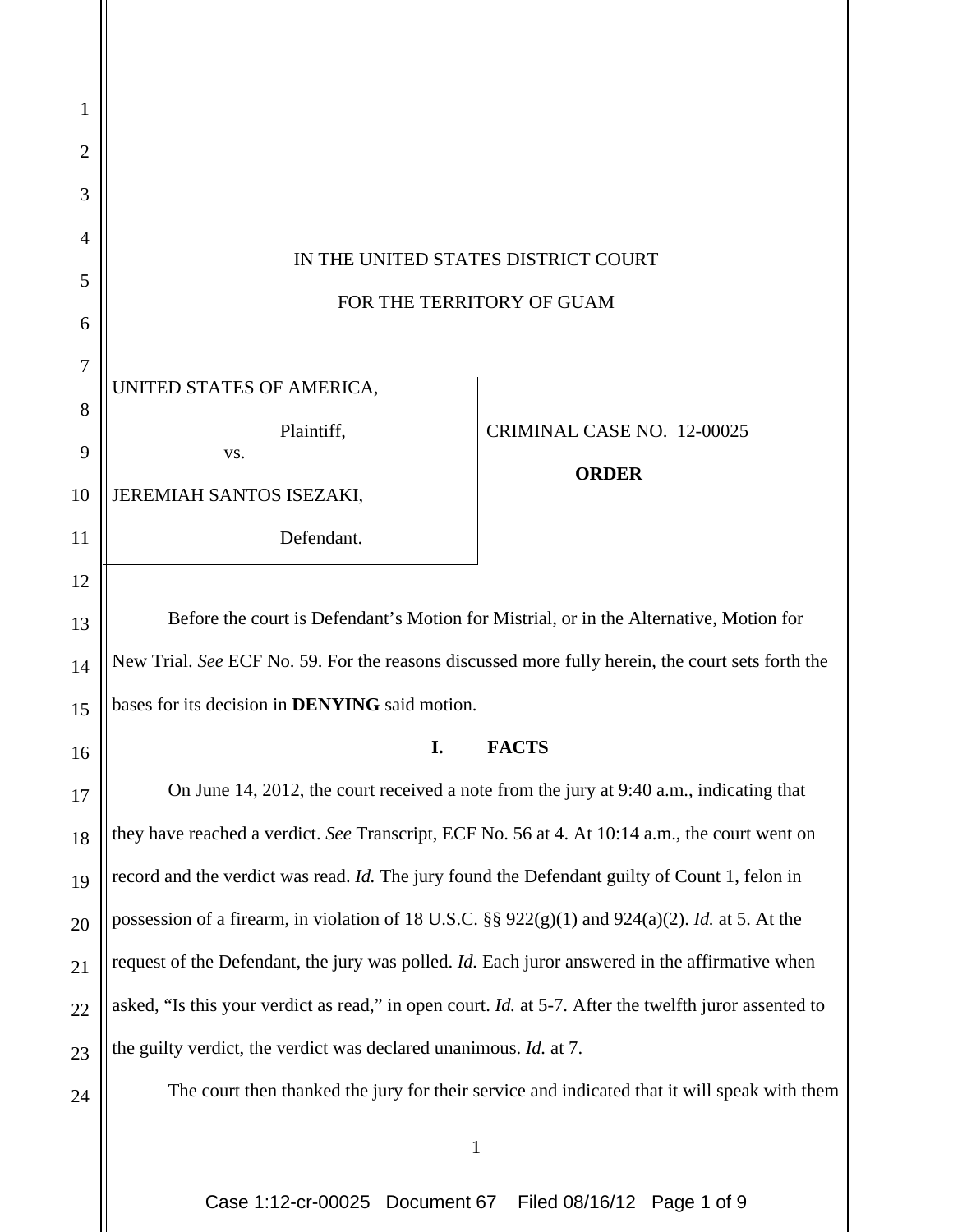1 2 3 4 after the proceeding to find out if they would like to meet with the attorneys for feedback. *Id.* at 7-9. Thereafter, the jury left the presence of the court. *Id.* at 10. After the jury left the courtroom, the court then proceeded to address administrative matters. *Id.* at 10-11. The court went off the record after that. *Id.* at 11.

5 6 7 8 9 10 11 12 13 Thirty-three minutes after going off the record, the court reconvened and informed the parties of the conversation that transpired between the jurors and the court and the court's law clerk. *Id.* The court informed the parties that while conversing with the jurors, some jurors expressed uncertainty over the guilty verdict. *See generally id.* at 11-13. One juror asked, "[j]udge, what if the verdict – when you did the polling, because we were nervous about the polling and you had the microphone up, what if it wasn't what we said it was?" *Id.* at 11. Another one asked, "[w]ell, what if some of us – what if there was a group that made the decision but not all of us?" *Id.* at 12. Some expressed how difficult and emotional it is to be a juror. *Id.* 

14 15 16 17 18 As a result of the conversation with the jurors, the court subsequently conducted an evidentiary hearing pursuant to Fed. R. Evid. 606(b). *See generally id.* at 15-68. Each juror was asked the following questions: (1) has there been any extraneous prejudicial information that was brought to your attention; (2) has there been any outside influence that was improperly put upon you as a juror; and (3) has there been any mistake made on the verdict form. *Id.* 

19 20 21 22 All jurors responded "no" to the first two questions. *Id.* Juror No. 3 went back and forth between "yes" and "no" to Question No. 3 but eventually settled on "no" and apologized to the court for her "mixed feelings." *Id.* at 32-34, and 45-46. Juror No. 9 responded "yes" to Question No. 3 and stated that the mistake was that the verdict was not unanimous. *Id.* at 53, 59-60.

23

24

## **II. DISCUSSION**

Defendant contends that a mistrial or a new trial should be granted because the verdict

Case 1:12-cr-00025 Document 67 Filed 08/16/12 Page 2 of 9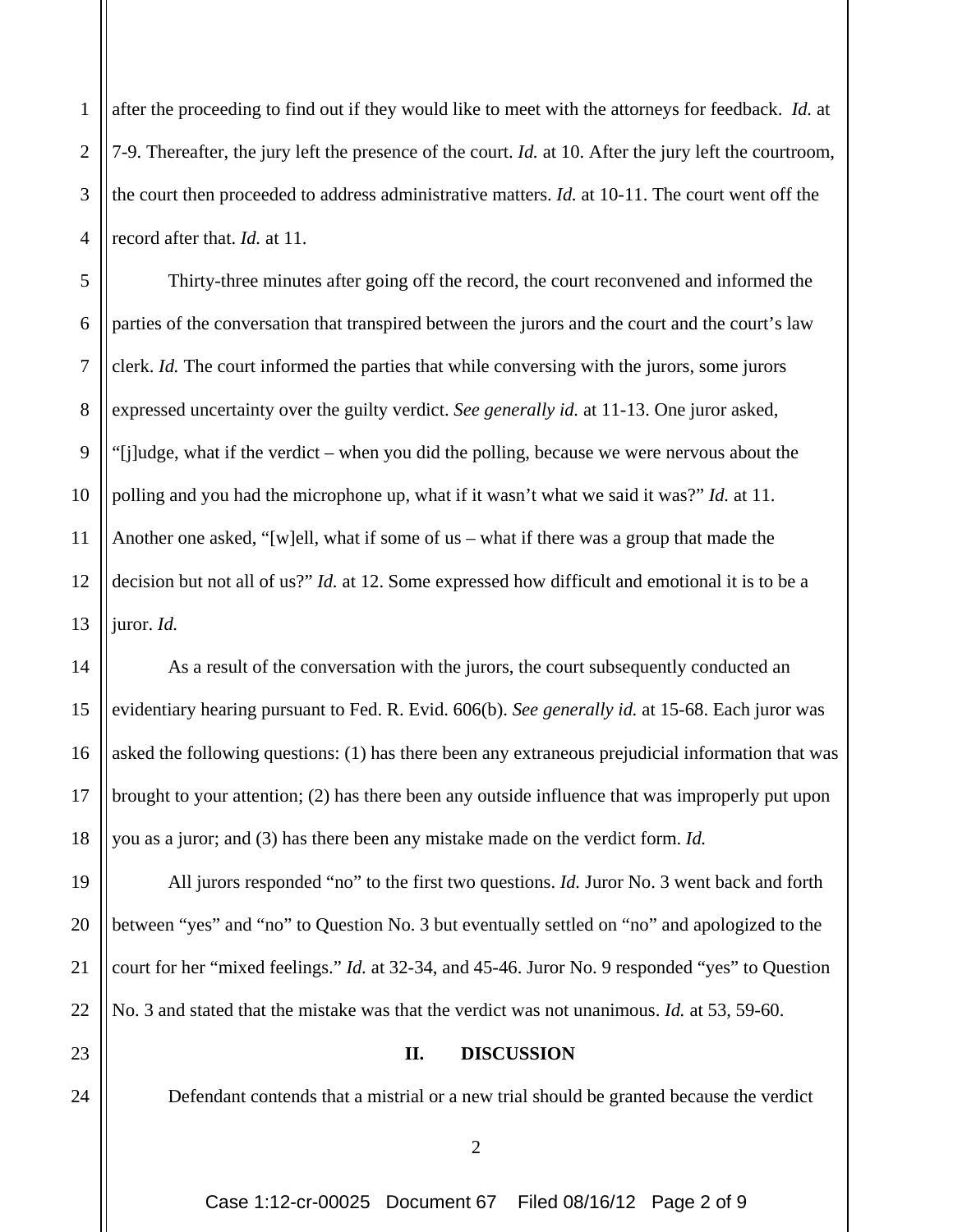lacked unanimity and is therefore invalid. This argument is based on Juror No. 9's statement to the court during the evidentiary hearing<sup>1</sup> after the jury was discharged.

3

14

 $\overline{a}$ 

15

16

1

2

## **a. Unanimity, Polling and Finality**

4 5 6 7 8 9 It is well settled black law that a verdict must be unanimous. Fed. R. Crim. P. 31(a) requires that "[t]he jury must return its verdict to a judge in open court. The verdict must be unanimous." Fed. R. Crim. P. 31(d) provides in its entirety: "[a]fter a verdict is returned but before the jury is discharged, the court must on a party's request, or may on its own, poll the jurors individually. If the poll reveals a lack of unanimity, the court may direct the jury to deliberate further or may declare a mistrial and discharge the jury."

10 11 12 13 Long before Fed. R. Crim. P. 31(d) was codified into law, the U.S. Supreme Court in 1899 has held that the objective of polling the jury "is to ascertain for a certainty that each of the jurors approves of the verdict as returned; that no one has been coerced or induced to sign a verdict to which he does not fully assent." *Humphries v. District of Columbia*, 174 U.S. 190, 194

<sup>1</sup> The Government contends that it was improper for the court to conduct an evidentiary hearing. The court agrees with the Government's contention but at the time it conducted the hearing, the court was erring on the side of caution. Nonetheless, the court's action did not and does not affect the fact that after a jury is polled and discharged, the jury's verdict cannot be impeached.

<sup>17</sup> A jury's verdict cannot be impeached pursuant to Fed. R. Evid. 606(b), although it provides the following exceptions: "(A) extraneous prejudicial information was improperly brought to the jury's attention; (B) an outside influence was improperly brought to bear on any juror; or (C) a mistake was made in entering the verdict on the

<sup>18</sup> verdict form." *See* Fed. R. Evid. 606(b)(2). The Advisory Committee Notes show that Fed. R. Evid. 606(b)(2)(C) was added to allow juror testimony on whether there was a mistake in entering the verdict *onto* the verdict form. The amendment was in response to case law that has established an exception for proof of clerical errors. In adopting the

<sup>19</sup> 20 exception, the Committee noted that "the exception established by the amendment is limited to cases such as 'where the jury foreperson wrote down, in response to an interrogatory, a number different from that agreed upon by the

<sup>21</sup> jury, or mistakenly stated that the defendant was 'guilty' when the jury had actually agreed that the defendant was not guilty.'" *See* Advisory Committee Notes for 2006 Amendments, Fed. R. Evid. 606.

<sup>22</sup> 23 The Defendant contends that there was a mistake on the verdict form based on Juror No. 9's responses to the court's inquiry during the evidentiary hearing. *See* Motion, ECF No. 59 at 10. The Defendant also cites to the post-verdict conversation that occurred between the jurors and the court and the court's law clerk, wherein some jurors expressed uncertainty over their verdict. *See id.* at 11.

<sup>24</sup> Juror No. 9's response to the court's inquiry has nothing to do with correcting a clerical mistake. Additionally, Fed. R. Evid. 606(b)(1) states that "a juror may not testify about any statement made or incident that occurred during the jury's deliberations; the effect of anything on that juror's or another juror's vote; or any juror's mental processes concerning the verdict or indictment."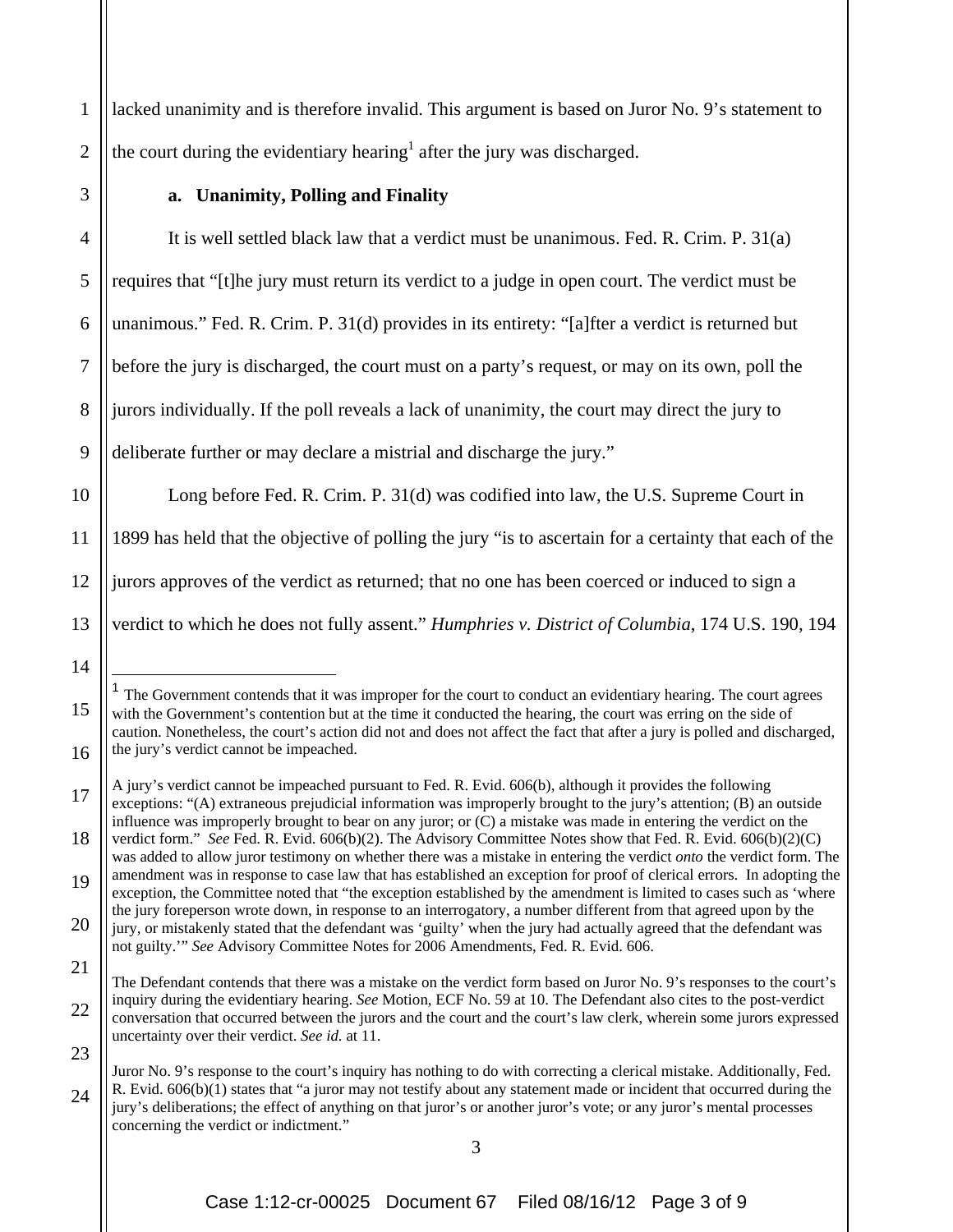(1899). To this day, the same purpose of jury polling remains. In accord with the U.S. Supreme Court, the Ninth Circuit noted that polling in open court allows the jurors to be free of jury-room coercion. *See United States v. Williams*, 990 F.2d 507, 512 (9th Cir. 1993).

1

2

3

4 5 6 7 8 9 10 11 12 13 14 Because polling the jury guarantees that the verdict is unanimous and was not coerced, the Ninth Circuit has held that once the jury is polled in open court and has been discharged, the verdict is final. In *Williams*, after the jury's verdict of conviction was read, the trial court polled each juror and each assented to the guilty verdict. *Id.* The following day after trial, one of the jurors contacted the court and the counsels, and stated that she did not believe the defendant was guilty. *Id.* As such, the defendant argued that the verdict was not unanimous as provided by Fed. R. Crim. P. 31(d). *Id.* Citing *United States v. Schroeder*, 433 F.2d 846 (8th Cir. 1970), *cert. denied*, 401 U.S. 943 (1971), the Ninth Circuit held that "[a]fter a jury has given its verdict, has been polled in open court and has been discharged, an individual juror's change of mind or claim that he was mistaken or unwilling in his assent to the verdict comes too late." *Id.* at 513. Once a verdict has been returned, generally it is no longer impeachable for lack of unanimity. *Id.*

15 16 17 18 19 20 21 22 23 24 In *United States v. Weiner*, after a verdict of guilty was returned, each juror was polled and each assented to the verdict of guilty. 578 F.2d 757, 764 (9th Cir. 1978). The verdicts were then received and the jury was discharged. *Id.* Thereafter, one juror indicated to the court that she had never voted "guilty" but rather "guilty with reservation" during the jury's deliberation. *Id.* The juror explained that she "was confused by the events in the courtroom when she responded affirmatively that the verdict rendered was her verdict." *Id.* The Ninth Circuit noted the established law that jurors may not impeach their verdict. *Id.* In addition, the Ninth Circuit explained that the juror answered in the affirmative when asked if "guilty" was her verdict when polled. *Id.* A defendant would have a valid objection if a juror expresses some uncertainty as to the verdict at the time of the poll, not after the jurors had been excused and subjected to out-of-

4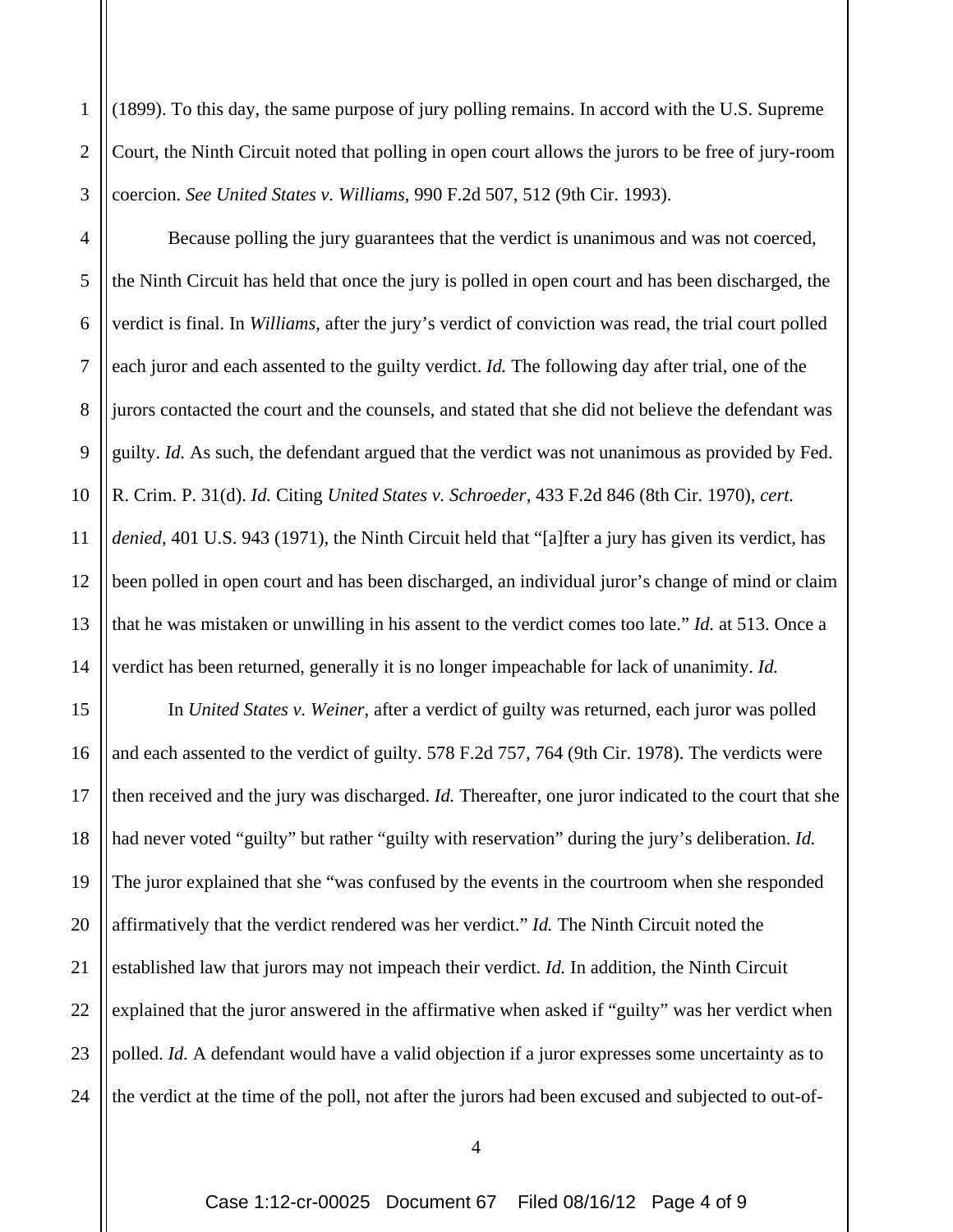1 court cultivation. *See id.* at n.2.

2 3 4 5 6 7 8 9 10 11 Similar to *Williams* and *Weiner*, the jury in this case returned a verdict of guilty, and upon a poll of each juror in open court, each juror assented to the verdict of guilty. *See*  Transcript, ECF No. 56*,* at 5-7. None of the jurors at the time of the polling expressed any uncertainty as to the verdict as read. *See id.* The verdict was unanimous. *Id.* "Once a verdict has been delivered and accepted in open court, and the jury is polled and discharged, jurors may not claim that their assent was mistaken or unwilling." *Traver v. Meshriy*, 627 F.2d 934, 941 (9th Cir. 1980). *See also United States v. Marinari*, 32 F.3d 1209, 1213 (7th Cir. 1994) (Once a poll is taken, the verdict becomes final and "recorded," when the twelfth juror's assent to that verdict is made on the record). The verdict is not subject to review after the jury has been discharged. *Id.* at 1214.

12

13

14

## **b. Jury Discharge**

The question now becomes whether or not the jury was discharged after they were polled and left the presence of the court.

15 16 17 18 19 The Defendant argues that the jury was not discharged. The Defendant's argument is based on the court's statement after the jury was polled but before leaving the courtroom. The court stated in part the following: "[s]o I'm going to ask you to go back *before I discharge you* and see if, amongst yourself, you would like to meet with the lawyers separately, and if you do, let me know." *See* Transcript, ECF No. 56 at 9 (emphasis added).

20 21 22 23 24 The Defendant also cites to *Summers v. United States*, 11 F.2d 583 (4th Cir. 1926), and other cases from other jurisdictions which cited to *Summers*, wherein the courts have held that "as long as the jury 'remains an undispersed unit, within control of the court,' the jury had not been finally discharged. As long as the jury has had no opportunity to mingle with or discuss the case with others outside the sterility of the court's control then no discharge has occurred." *See*

5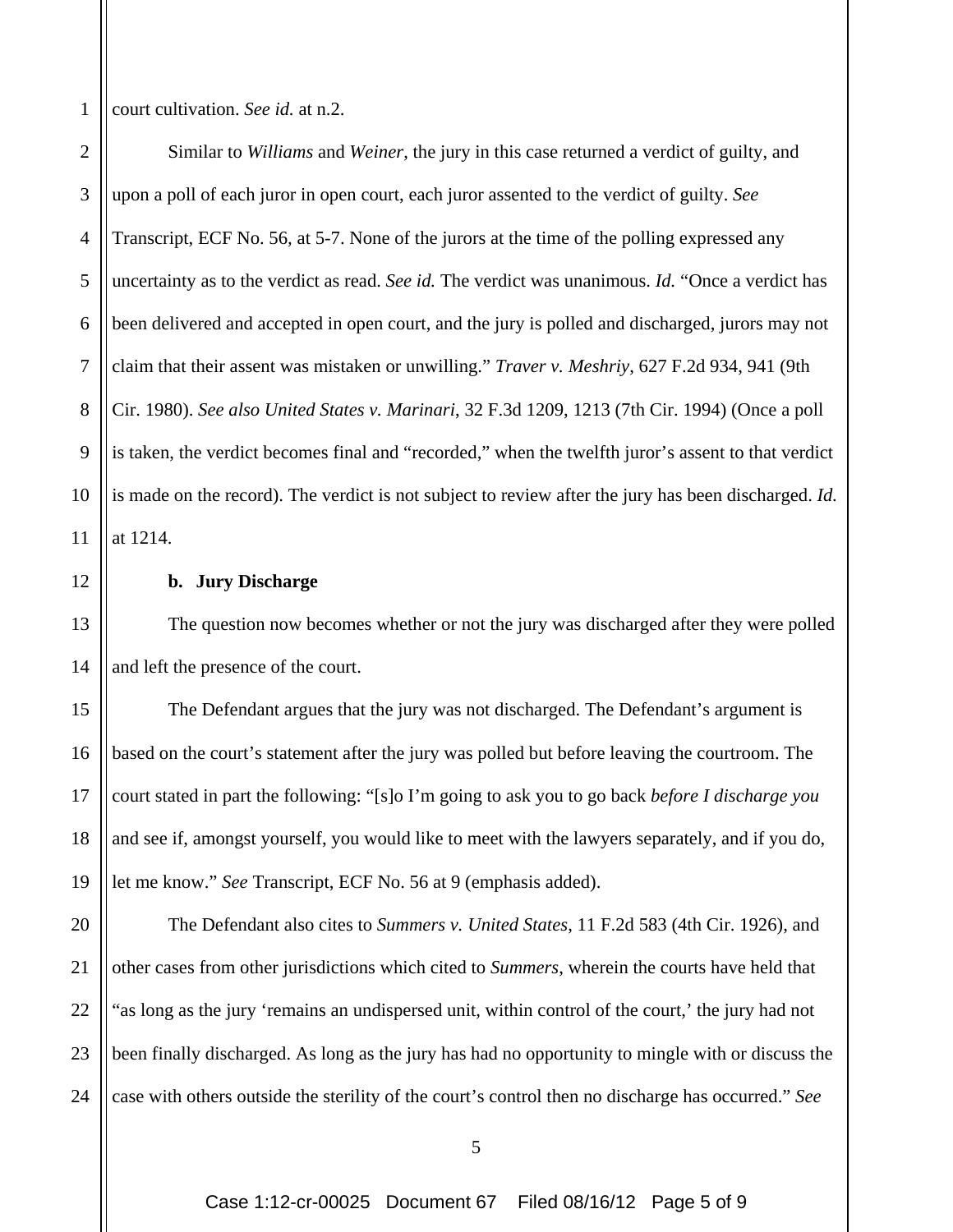1 2 3 4 Reply, ECF No. 63 at 2. The Defendant stated that in this case, "[t]he record is clear that the jury remained as an undispersed unit within the control of the court and with no opportunity to mingle with or discuss the case with others. Therefore, the jury remained undischarged and subject to recall." *Id*.

5 6 7 8 9 10 12 13 In *Summers*, the facts of the case are as follows: the judge told the jury that they "are now discharged." 11 F.2d at 585. Prior to the jury leaving the courtroom, counsel moved to set aside the verdict because the defendant was not present at the time the additional charge was given by the court. *Id.* at 586. Because of the inadvertence of the court, the court decided to "again charge the jury as he had already charged them, so that they could go back to their room and reconsider the verdict." *Id.* The trial court stated, "[g]entlemen, I did say to this jury, I remember now, that they were discharged as to their duty here; but I find the jury is still not dispersed, and organized and constituted . . . I hold that the jury was not discharged. *They remained in their seats, have spoken to no one, and no one has spoken to them.*" *Id.* (emphasis added).

11

14 15 16 17 18 19 20 21 22 23 24 The Fourth Circuit acknowledged the general rule that once a verdict has been rendered and the jury, after being discharged, had separated, the jury cannot be recalled to amend its verdict. *Id.* The Fourth Circuit found that the jury remained undischarged even though "discharge may have been spoken by the court, if, after such announcement, it remains an undispersed unit, within control of the court, with no opportunity to mingle with or discuss the case with others, and particularly where, as here, the very case upon which it has been impaneled is still under discussion by the court, without the intervention of any other business." *Id.* To support its reasoning, the Fourth Circuit cited to *Brister et al. v. State*, 26 Ala. 132 (Sup. Ct. Ala. 1855) ("[T]he jury started out of the court-room, but had not gone out of the bar."), and *Levells v. State*, 32 Ark. 585 (Sup. Ct. Ark. 1877) ("[T]he jurors arose from their seats in the jury box, and began to pass out from the box . . . the others still standing about where they arose, and all in full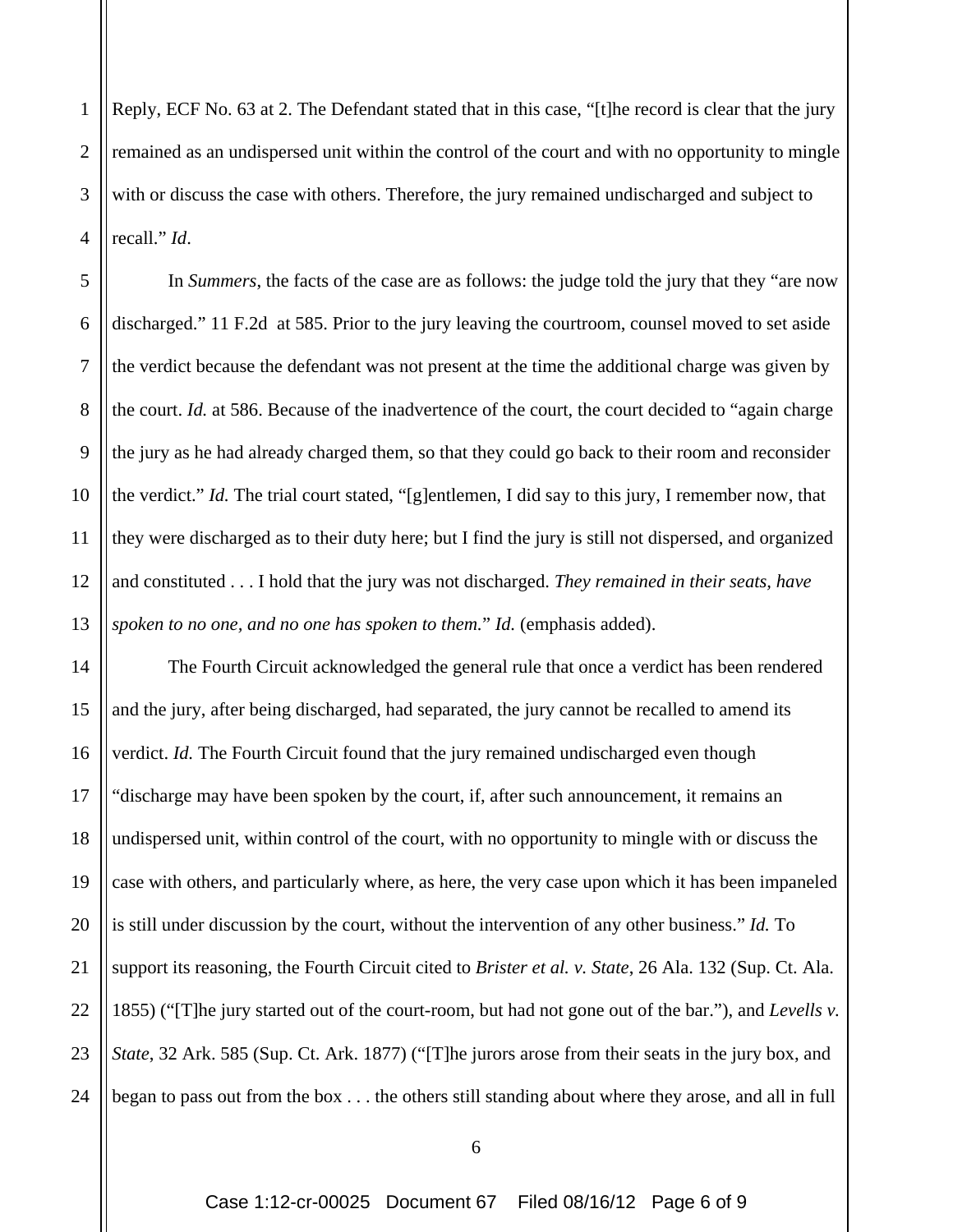1 2 3 view of the judge and under his control."). In both cases, the facts are similar to *Summers*, wherein the jury has not left the courtroom and has not separated, and as a body was still in the presence of the court.

4 5 6 7 8 9 10 11 12 13 *Summers* and the two cases cited by *Summers* are distinguishable from the present case. Unlike these three cases, the jury in this case had separated and was no longer in the presence of the court. After the jury was polled and each juror assented to the verdict of guilty, the court stated in part the following: "[s]o I'm going to ask you to go back before I discharge you and see if, amongst yourself, you would like to meet with the lawyers separately and if you do, let me know. I'll speak with all of you after these – these proceedings. . . so I will speak to you shortly. Just see amongst yourselves if you would like to speak to the attorneys. They'll speak to you for about ten minutes each and then that's about it. Okay. All right. Please rise for the jury." *See* Transcript, ECF No. 56 at 9. Immediately after that, the jury left the courtroom at 10:23 a.m. *See id.* at 10.

14 15 16 17 18 After the jury was no longer in the presence of the court, the court addressed administrative matters such as asking the attorneys if they wished to speak to the jurors; setting the Defendant's sentencing hearing date; and stating that the "defendant can go ahead and be taken back." *See id.* at 10-11. Unlike *Summers*, "the very case upon which it [the jury] has been impaneled" was no longer under discussion. *See* 11 F.2d at 586.

19 20 21 22 23 24 Two minutes after handling the administrative matters, the court went off the record at 10:25 a.m. The court and the court's law clerk then went to see the jurors to speak with them about their experience at the court and see if they wished to speak with the attorneys. Unlike *Summers* and the two cases cited by *Summers*, wherein the jurors have spoken to no one and no one has spoken to them, the jurors in this case did speak with non-jury members. Had the jury not been discharged, (1) the court and its law clerk would not have engaged in a conversation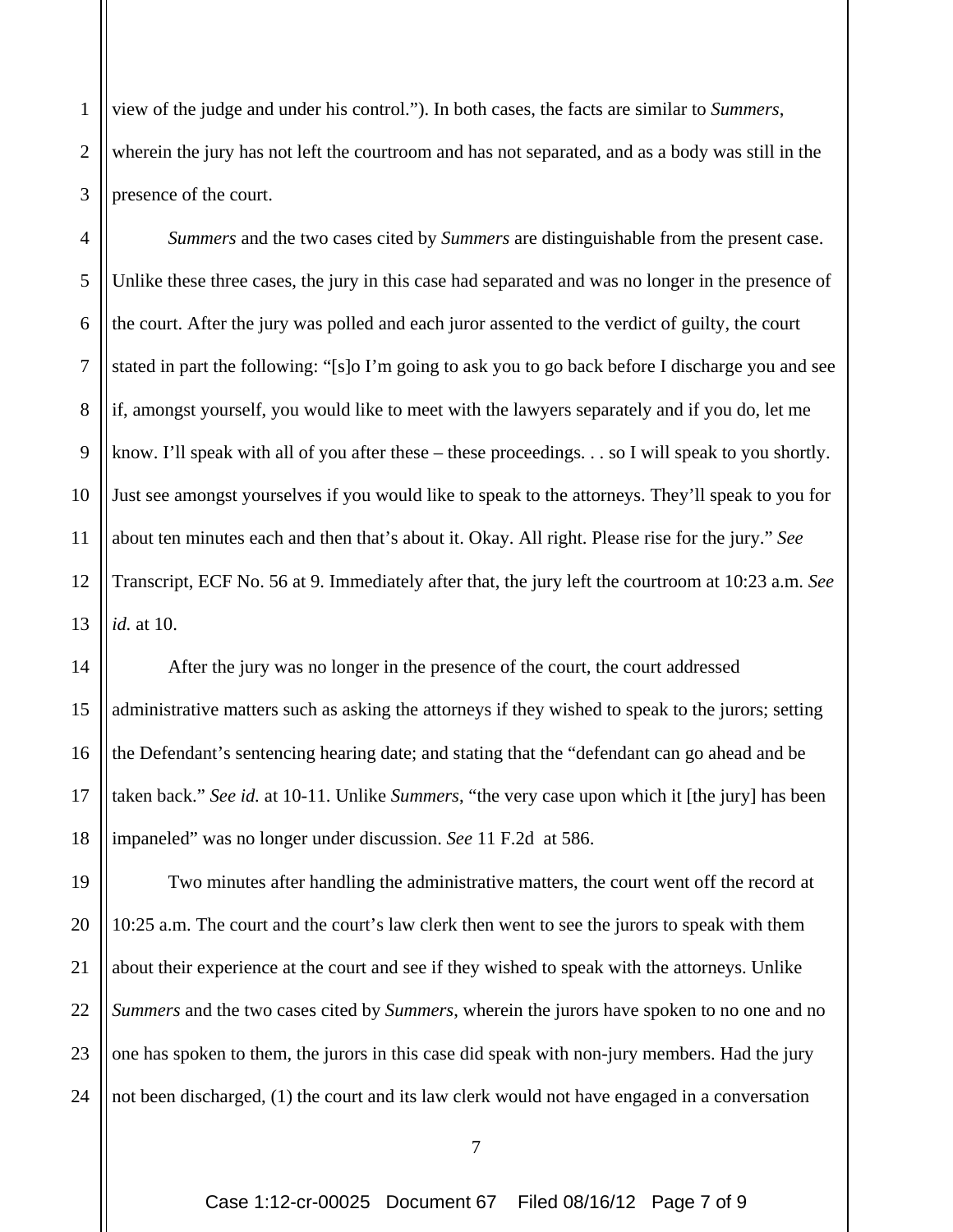1 2 3 4 5 6 7 8 with the jurors outside of courtroom and off the record<sup>2</sup>; and (2) the court would not have presented an opportunity for the jurors to have an interaction with the attorneys outside of courtroom and off the record. *See Summers,* 11 F.2d at 586 (Discharge of the jury becomes final if the jurors are allowed to disperse and mingle with others, with time and opportunity, for discussion of the case, *whether such discussion be had or not*) (emphasis added). Clearly, although the court did not explicitly say that the jury was discharged, its actions show otherwise. *See id.* ("It is not so much what is said in passing as what is actually done and acted upon that determines the question of discharge").

9 10 11 12 The Defendant cited to four other cases that cite to *Summers*: *Quesinberry v. Taylor*, 162 F.3d 273 (4th Cir. 1998); *United States v. Figueroa*, 683 F.3d 69 (3rd Cir. 2012); *United States v. Marinari*, 32 F.3d 1209 (7th Cir. 1994); and *State of Washington v. Edwards*, 15 Wash. App. 848, 552 P.2d 1095 (1976). These cases are distinguishable from the present case.

13 14 15 16 17 18 19 20 21 22 In *Quesinberry*, the proceeding was bifurcated. 162 F.3d at 277. When the jury returned its verdict of guilt in the first phase of the trial, the judge told them to go to lunch in the custody of the sheriff but not before admonishing them. *Id.* The judge reminded the jury that "*[b]ecause the case is still going on and there are other matters of such severity that you must consider*, do not talk among yourselves; do not let anybody talk to you; do not let anybody approach you; do not respond to any comments; try to avoid what would be inadvertent communication from anyone of any source." *Id.* (emphasis added). Unlike the jury in *Quesinberry* wherein its duty has not ended because there is still the second phase of the trial, the jury's duty in this case has clearly ended. There were no additional matters for the jury to consider after it rendered its verdict of guilty on Count 1.

23

 $\overline{a}$ 

<sup>24</sup> <sup>2</sup> Jury Instruction No. 22 prohibits communication between the court and the jury during deliberation, unless such communication is in writing. Fed. R. Crim. P. 43 "affords the defendant the right to be present at all stages of his trial, including presence during communication between court and deliberating jury." *See United States v. Benavides*, 549 F.2d 392, 393 (5th Cir. 1977).